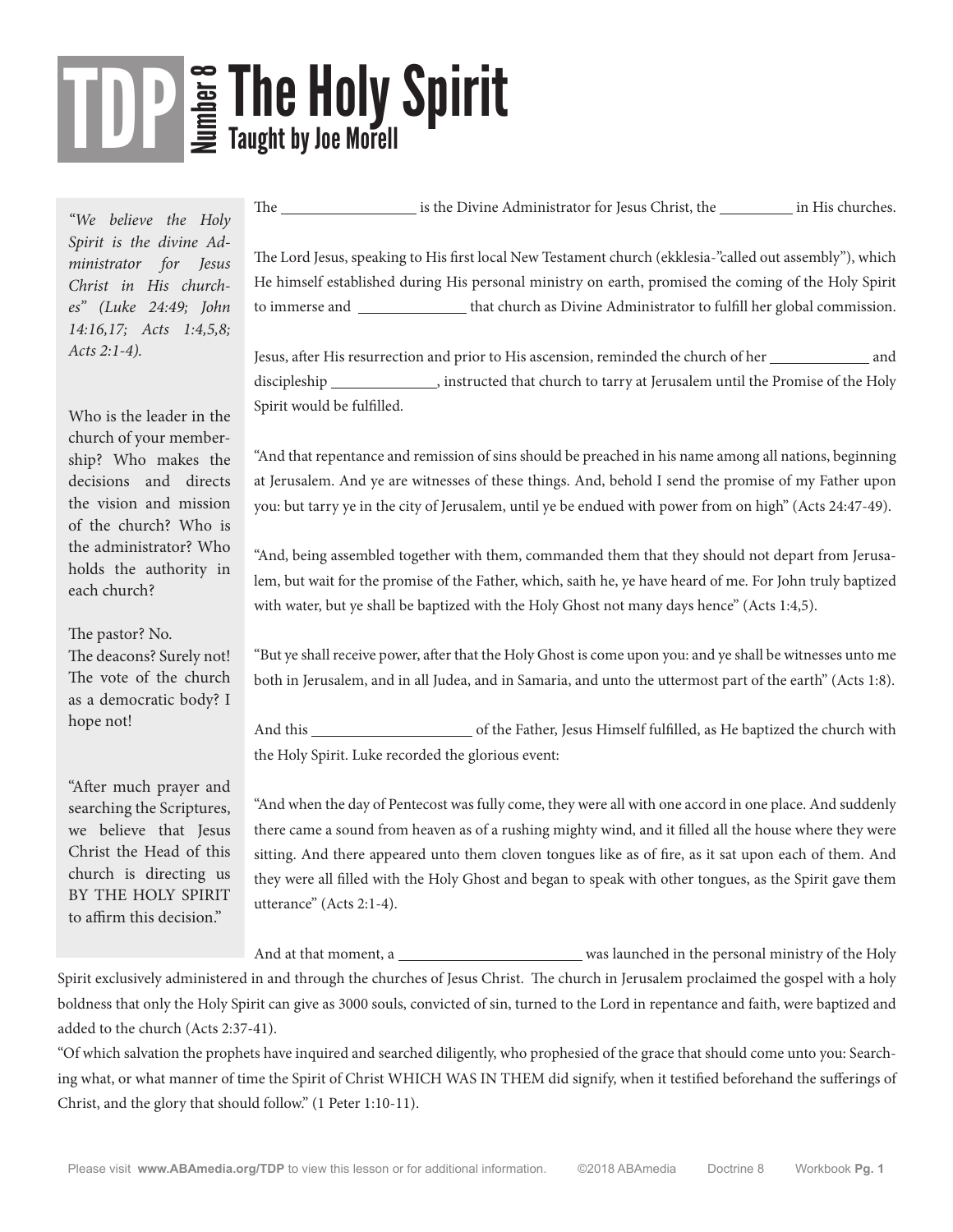# The Holy Spirit The Holy Spirit Taught by Joe Morell

 "Unto whom it was revealed, that not unto themselves, but unto us they did minister the things, which are now reported unto you by them that have preached the gospel unto you \_\_\_\_\_\_\_\_\_\_\_\_\_\_THE HOLY GHOST sent down from heaven; which things the angels desire to look unto" (1 Peter 1:12).

The Holy Spirit, as Peter experienced and testified, the church with power to fulfill the Great Commission, and as Divine Administrator \_\_\_\_\_\_\_\_\_\_\_\_\_\_\_\_\_ the church according to the will and Word of God.

Who really is your church as administrator? The decisions of the church are we democratic decisions but Holy Spirit administrated decisions! Votes in the church should never be "FOR" and "AGAINST" decisions, but Spirit directed decisions. The real question should really be, "is this how your church operates? Is the Holy Spirit the Administrator of your church?"

What is the impact? **In the impact of the impact of the impact of the Confidence and commitment in her God given mission...a truly transformed** church...HOLY BOLDNESS!

#### **HOLY BOLDNESS IN**

""Therefore they that were scattered abroad went everywhere preaching the word. Then Phillip went down to the city of Samaria, and preached Christ unto them" (Acts 8:4,5)

#### **HOLY BOLDNESS IN**

"As they ministered to the Lord and fasted, the Holy Ghost said, Separate me Barnabas and Saul whereunto I have called them. And when they had fasted and prayed, and laid hands on them, they sent them away. So they, being sent forth by the Holy Ghost, departed..."(Acts 13:2-4

With the Holy Spirit as Administrator, churches begin to see the world through , His vision. The Holy Spirit will always lead your church to embrace a God-sized vision and mission that only He can do through you. He will stretch you out of your comfort zone into the realm of faith and holy boldness.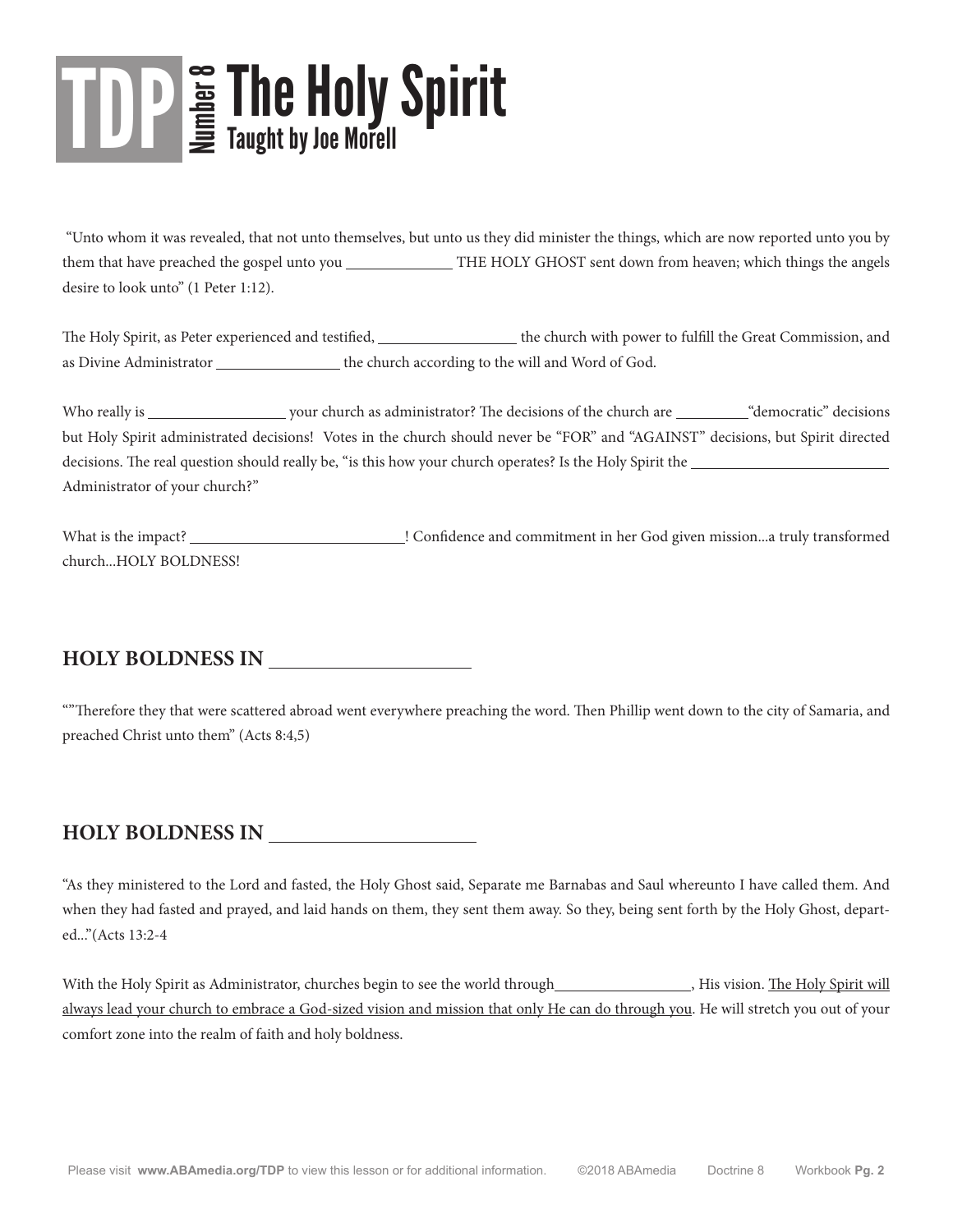

#### **HOLY BOLDNESS IN**

" For the kingdom of God is not meat and drink; but righteousness, and peace, and joy in the Holy Ghost" (Romans 14:17).

Living, Spirit-filled and directed churches know what they are for; dying and declining churches are

with what they are against.

They worship with joy, conviction, expectation, liberty, and confidence. They souls to be saved; they expect to grow. And it happens.

"Now the Lord is that Spirit: and where the Spirit of the Lord is, there is liberty" (2 Corinthians 3:17)

#### **HOLY BOLDNESS IN LEADERSHIP**

Always the same pattern:

**Acts 1:15-26 (The replacement for Judas as Apostle)**

**Acts 6:1-6 (The selection of the first deacons)**

**Acts 13:1-4 (The sending of missionaries)**

**PASTOR** 

**SPIRIT** 

**CHURCH** 

In case the Holy Spirit was the administrator, the pastors led with Holy boldness, the Spirit revealed the will of God, and the church with faith...a perfect balance of Holy Spirit administration, bold pastoral leadership, and faithful church affirmation. It is always in that order in balance... Spirit administration... pastor leadership... church affirmation/authority...and all under the of Jesus Christ as head of the church.

| And the result in                      | case was        | as the community was impacted and |
|----------------------------------------|-----------------|-----------------------------------|
| transformed with the gospelevery time! |                 |                                   |
|                                        |                 |                                   |
| Who is directing the                   | of your church? |                                   |
|                                        |                 |                                   |

"We believe the **interpret is the divine Administrator** for Jesus Christ in His churches."